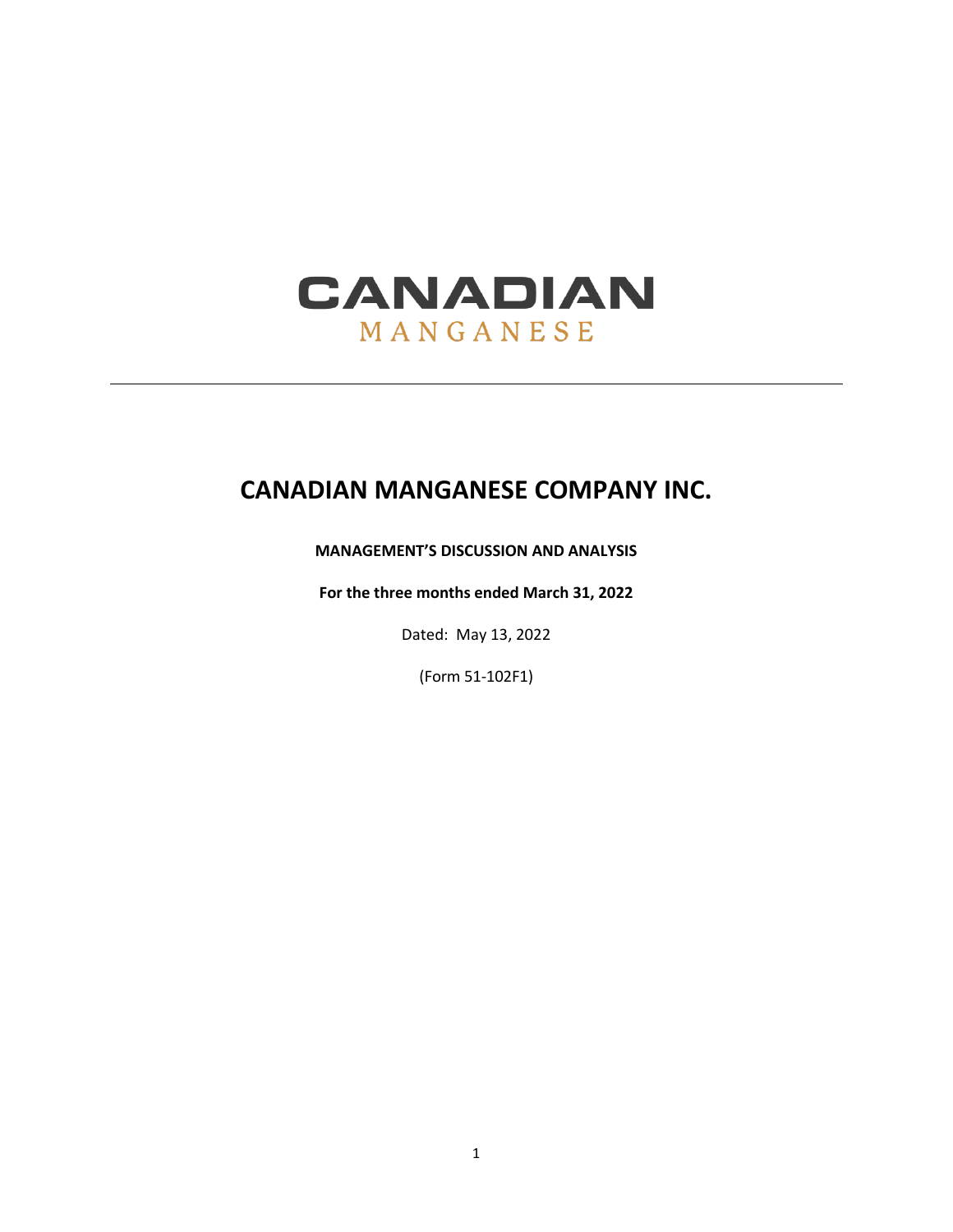*Dated: May 13, 2022*

#### **GENERAL**

This Management's Discussion and Analysis ("MD&A") should be read in conjunction with the condensed interim consolidated financial statements and notes thereto of Canadian Manganese Company Inc. (collectively, with its subsidiaries, "Canadian Manganese" or the "Company") for the three months ended March 31, 2022, which are available under the Company's profile on SEDAR at [www.sedar.com.](http://www.sedar.com/)

At March 31, 2022, and the date of this MD&A, the Company's subsidiaries include Technology Metals Inc. (formerly Maximos Metals Corp.) (owned 100% by Canadian Manganese), Mongoose Mining Ltd. ("Mongoose") (owned 40.5% by Technology Metals Inc.) and Spark Minerals Inc. (owned 100% by Mongoose). Notwithstanding the Company holds less than a majority interest in Mongoose, the Company has determined it controls Mongoose, due to its dominant equity interest and Board representation relative to any other shareholder or group of shareholders.

On January 31, 2022, the Company's common shares commenced trading in Canadian dollars on the NEO Exchange under symbol CDMN. In early May 2022 the Company's common shares commenced trading in U.S. dollars on the OTC Pink Open Market under symbol CDMNF. Additionally, the Company submitted an application to trade on the senior OTCQX Market, which is currently under review.

All currency amounts in this MD&A are expressed in Canadian dollars, unless otherwise indicated.

This MD&A contains forward-looking statements.

## **COMPANY OVERVIEW**

Canadian Manganese is focused on the environmentally responsible development of its wholly-owned manganese project in New Brunswick, Canada (the "Woodstock Project"), with a goal of becoming the primary North American supplier of high purity manganese sulphate monohydrate ("HPMSM"), a critical component of rechargeable lithiumion batteries ("LIBs") used in electric vehicles ("EVs").

Substantially all of the Company's efforts are devoted to advancing the development of the Woodstock Project and continuing to demonstrate the numerous strategic benefits it can provide to the future of HPMSM production and global supply.

The Company reported an updated mineral resource estimate in December 2021 of 43,070,000 tonnes grading 10.01% manganese (utilizing a cut-off grade of 5% Mn) in the Inferred category. The Woodstock Project is believed to be the largest manganese carbonate (rhodochrosite) resource in North America and one of the largest in the world outside China. The updated Technical Report highlights the size, grade, and growth potential of the carbonate hosted Woodstock Project.

Manganese has been defined by the Canadian and U.S. governments as a strategic metal essential for national defense, aerospace, technology and energy that is highly susceptible to supply interruptions due to the lack of domestic production and concentration of the current global production. Canada and the U.S. have included manganese on their lists of critical minerals.

There is currently no primary manganese mine production in the U.S. or Canada, with the majority of HPMSM production based in China, representing approximately 90% of the global supply. The Company's goal is to address the jurisdictional supply imbalance and current environmentally harmful and energy inefficient production landscape of HPMSM by providing a new generation of HPMSM consumers with an alternative carbon conscious North America-based supply.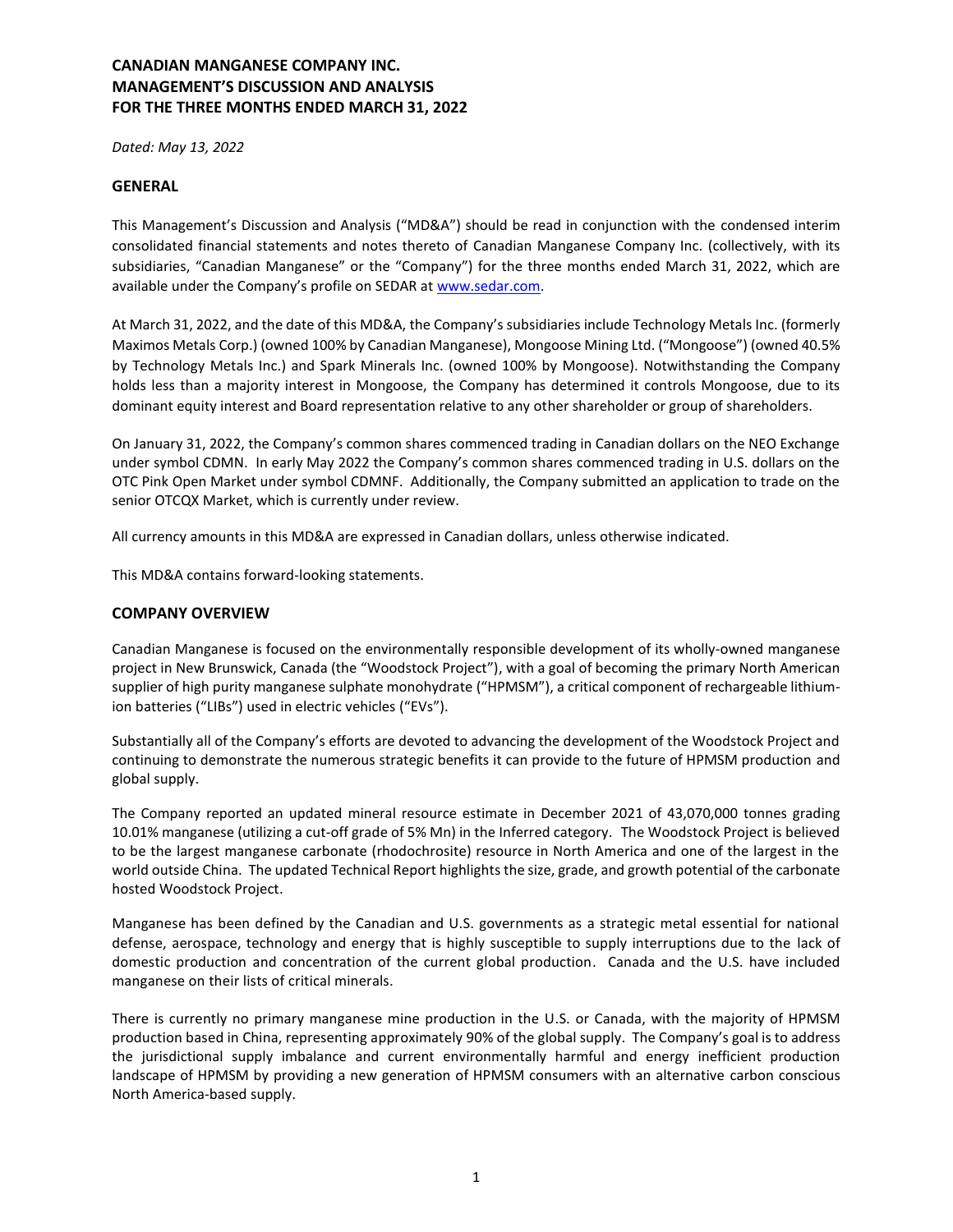## **HPMSM MARKET POSITIONING**

Manganese, as HPMSM, is a key component in the formulations of cathode material used in LIBs, and in bulk energy storage facilities, which are expected to create strong demand for high-purity manganese products. The importance of high purity manganese applications in these emerging battery metals markets has increased industry efforts to define and develop opportunities for production of HPMSM.

An analysis of world supply and demand trends for battery metals carried out for the Company highlights the dramatic increase in annual demand for LIBs (measured in power capacity), forecast to increase from a capacity of ~280 GWh in 2020 to over 2,130 GWh by 2030, representing a ~22% annual growth rate. This identified market growth has spurred efforts focused on increasing the energy density of LIBs to improve performance (e.g. improved EV range) and/or costs (e.g. reduction in the number of cells required in LIBs). As a result, due to its cost effectiveness, scalability, safety and range, the nickel-manganese-cobalt cathode ("NMC") has emerged as the most widely adopted within the EV industry – demonstrated by the large OEMs choosing it for almost all new EV model offerings.

The most common cathode chemistry is currently the NMC with a contained metal ratio of 5:3:2 (shown in respective proportion of nickel, manganese and cobalt) and rapidly evolving towards 6:2:2; 7:2:1 and 8:1:1 ratios. Although the battery is rapidly changing, the market consensus is that any new breakthrough battery or cathode chemistry requires approximately 10 years to evolve and to be produced economically. Given this, management believes the current chemistries are at minimal risk of being significantly displaced during this time period.

Global HPMSM supply is an opaque market dominated by China-based producers, representing approximately 90% of the market. Production methods employed for a significant percentage of current and forecast production require purification processes that involve an energy intensive calcination step (oxide ores) or inclusion of the environmentally harmful selenium. The global growth in ESG compliance poses a significant risk on this supply, as investors and purchasers are increasingly incentivised to stop supporting businesses and industries that resist or have a fundamental inability to implement strong ESG practices and governance. The Company's carbonate hosted deposit provides the ability to produce a high-quality HPMSM product without utilising these harmful steps prevalent in the current global production.

The continued demand for advancements in energy storage and distribution technologies, highlighted by the global adoption of electric vehicles, combined with supply dominance issues, environmentally harmful processes, and the mounting geopolitical support to change these types of antiquated industry dynamics underpins why the Company believes it is critical to create a North American based leader in the responsible production of HPMSM.

## **RECENT DEVELOPMENTS**

In early 2021, the Company engaged Mercator Geological Services Limited to update its 2014 technical report on the Woodstock Project in an updated National Instrument 43-101 Technical Report, including preparation of a revised resource estimate, assuming the production of HPMSM and updated economic assumptions.

On April 30, 2021, the Company completed its acquisition of Maximos and a concurrent \$6.2 million equity financing.

Throughout 2021, following the completion of the reassessment of strategic focus from the production of Electrolytic Manganese Metals ("EMM") to HPMSM, including current pricing analysis and preliminary operating cost estimates, the Company worked with its consultants on the preparation of the updated Technical Report, and expanded its engagement efforts with stakeholders of the Woodstock Project, including the Government of New Brunswick and local First Nations communities.

In December 2021 the Company filed its updated Technical Report prepared in accordance with National Instrument 43-101, reporting an updated Mineral Resource Estimate for the Plymouth manganese-iron deposit. The new Mineral Resource estimate, which was prepared in accordance with the CIM Definition Standards for Mineral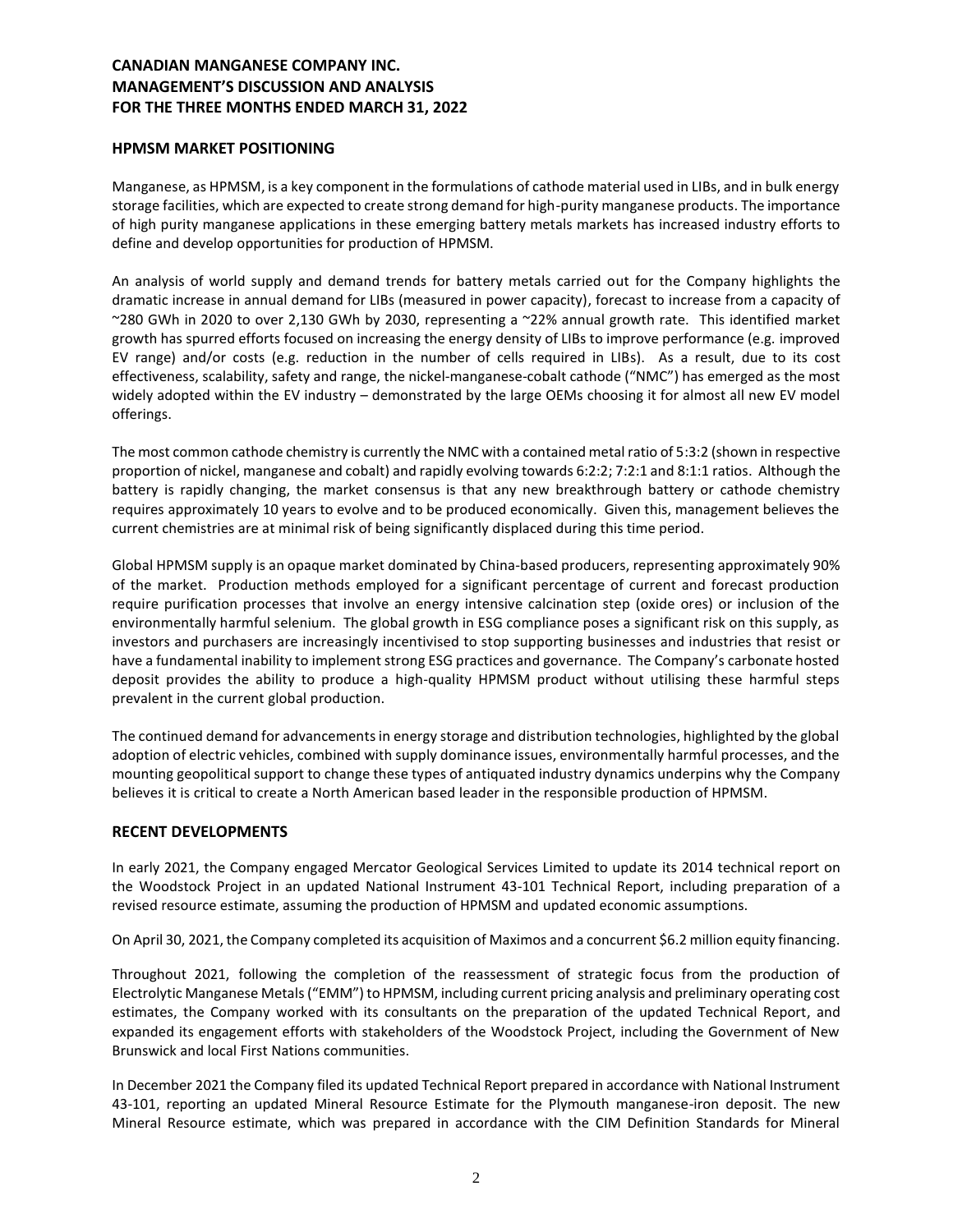Resources and Reserves as amended in 2014 (CIM Standards 2014), now stands at 43,070,000 tonnes grading 10.01% manganese (utilizing a cut-off grade of 5% Mn) in the Inferred category.

The updated Technical Report noted that well defined opportunities to expand the current mineral resources exist in the immediate strike and dip extension areas of the mineralized zones that comprise the currently defined deposit and the nearby, historically explored Hartford Mn-Fe deposit has good potential for definition of new mineral resources.

In November 2021 the Company commenced a 5,000 metre infill diamond drilling program on the Woodstock Project, following the Phase I recommendations of the Technical Report. The drilling program was subsequently expanded to 7,098 metres of drilling during the first quarter of 2022.

#### **PRELIMINARY RESULTS OF EXPANDED INFILL DRILL PROGRAM**

The primary purpose of the infill diamond drill program commenced in November 2021 was to expand the existing geological database in support of an updated mineral resource estimate with the objective to upgrade much of the current Inferred mineral resource estimate to the Measured and Indicated categories.

The initially proposed program was significantly expanded owing to further resource expansion opportunities identified in the initial phase of the program in early 2022. In total, the program ultimately comprised 25 drill holes (7,098m) with 1,820 core samples collected for analysis. ALS Global provided sample preparation and analytical services for the program.

To date, the Company has received results for drillholes PL-21-029, 030 and 031. Highlights from these initial drill holes are summarized below:

| Hole ID   | From (m) | To(m)  | *Length (m) | Mn%   | Fe %  |
|-----------|----------|--------|-------------|-------|-------|
| PL-21-029 | 82.64    | 137.91 | 55.30       | 9.99  | 11.23 |
| including | 91.00    | 137.91 | 46.91       | 10.36 | 11.13 |
| and       | 121.00   | 137.91 | 16.91       | 11.77 | 9.33  |
|           |          |        |             |       |       |
| PL-21-030 | 7.40     | 80.00  | 72.60       | 8.63  | 11.04 |
| including | 62.00    | 80.00  | 18.00       | 10.18 | 12.46 |
|           |          |        |             |       |       |
| PL-21-031 | 8.85     | 119.00 | 110.15      | 9.15  | 12.16 |
| including | 14.00    | 56.00  | 42.00       | 11.27 | 14.06 |

\* Note: Downhole core sample lengths are specified. True widths of the mineralized intercepts range between 70% and 90% of these lengths.

The Company is encouraged by what was encountered during the infill drill and resource expansion program and demonstrated by these initial results. The deposit has shown to be consistent with the previously modelled geology. The Company is awaiting receipt of additional assay results, especially given the resource expansion potential defined by holes drilled late in the recent program. The Company anticipates incorporating the results into an updated mineral resource estimate this summer.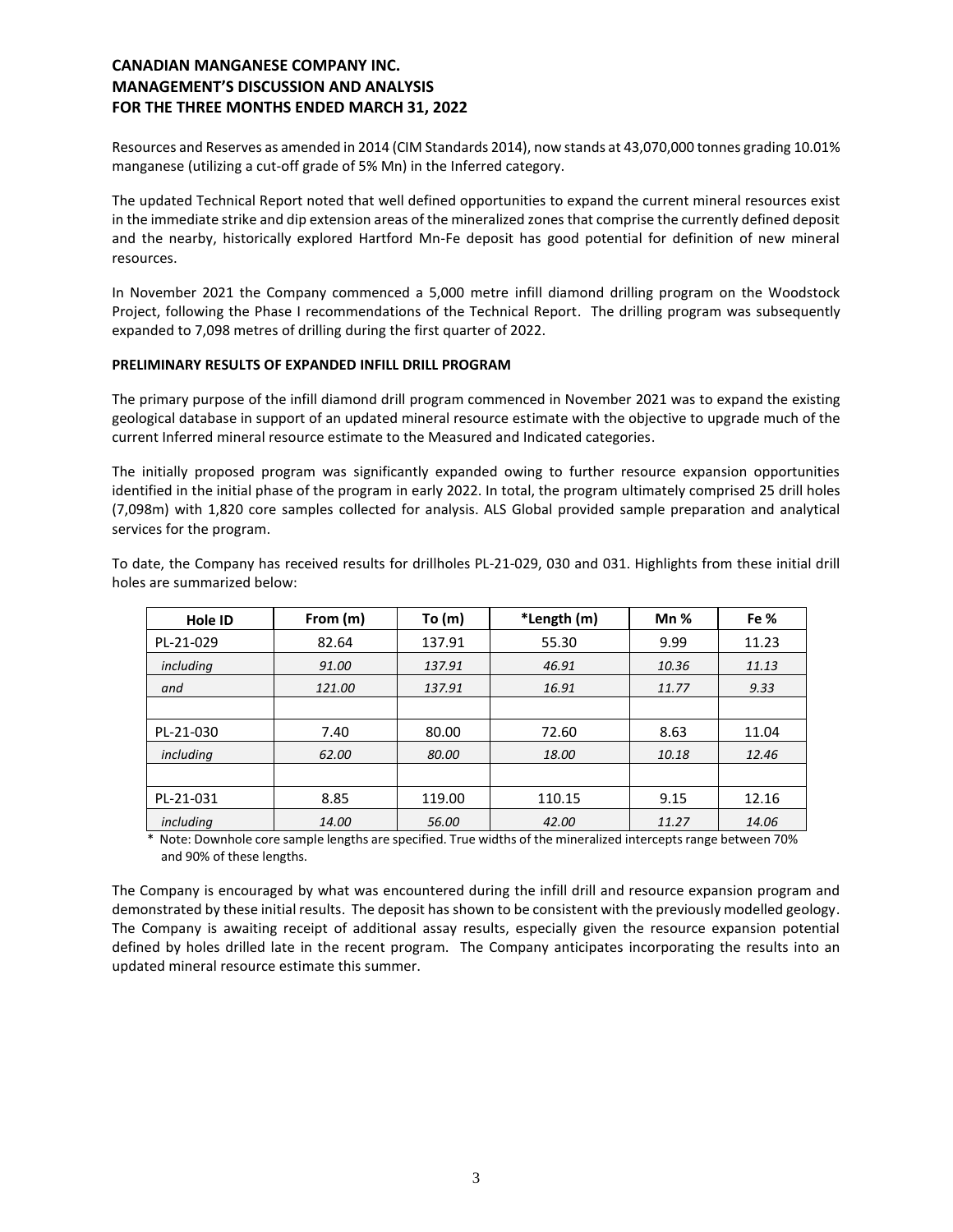## **WOODSTOCK PROJECT**

The Woodstock Project is within Carleton County, approximately five kilometres west of the town of Woodstock, in west-central New Brunswick. The property is ideally situated with access to all necessary infrastructure and located near the junction of the Trans Canada and U.S. Interstate I-95 highways, and approximately nine kilometres from the border with the State of Maine. Access to the property is available by New Brunswick Provincial Government maintained paved roads extending from the main Trans-Canada Highway network.

The Woodstock Project comprises mineral claims covering 58 km<sup>2</sup> and encompasses the Plymouth Manganese-Iron deposit ("Plymouth Deposit"). Manganese at the Plymouth Deposit predominately occurs as a manganese carbonate. Manganese carbonates are preferred, relative to higher-grade manganese oxide feed materials, for production of high-purity manganese metals. The Woodstock Project is believed to be the largest manganese carbonate (rhodochrosite) resource in North America and one of the largest in the world outside China.

In addition, the Woodstock Property hosts several historical undeveloped deposits including the North Hartford and South Hartford deposits located less than two (2) kilometres on strike to the north of the Plymouth Deposit. Historical uncategorized resource estimates for the Hartford deposits include \*45 million tonnes grading 8% Mn and 12% Fe in the North Hartford deposit and an additional **\***45 million tonnes grading 8% Mn and 12% Fe in the South Hartford deposit (Strategic Manganese Corporation; Sidwell, 1957).

*\*Historical Estimates: Readers are cautioned that the estimates for the Hartford deposits are historic and based on data obtained and prepared by previous operators and neither the Company nor its predecessors have located original assay sheets or details of the estimation methodology, nor the key assumptions or parameters, underlying the estimates. A qualified person has not done sufficient work to verify or classify the historical estimates as current mineral resources. The Company is not treating the historical estimates as current mineral resources, and these estimates should not be relied upon.*

The Company maintains the Woodstock Project as mineral claims issued by the New Brunswick Department of Energy and Resource Development. The claims are held 100% by the Company as Claim Block 5472 comprised of 232 mineral claims maintained in good standing through payment of annual renewal fees and filing of assessment work credits derived from work undertaken by the Company and its predecessor companies. The Company currently retains surplus excess work credits sufficient to maintain the property for several years.

The Company owns the surface rights for a limited portion of the property (52.6 ha, 0.526 km<sup>2</sup>), essentially covering the north half of the Plymouth deposit. That portion of the property is subject to a 1% gross sales royalty retained by the vendors and the Company retains buyback rights for half of this royalty.

## **WOODSTOCK PROJECT DEVELOPMENT STRATEGY**

The Company has undertaken several programs to evaluate the Plymouth Deposit as a potential open pit mining operation for production of high-purity manganese metal products. In doing so, the Company completed a preliminary economic assessment of the deposit in 2014, supported by, among other things, a comprehensive program of bench-scale metallurgical test work as documented in the PEA Technical Report dated July 10, 2014.

Since 2011, several phases of process development test programs have been completed. Bench scale metallurgical and hydrometallurgical test programs were conducted from 2011 to 2015 using core samples obtained from the 2011 drilling of the Plymouth Deposit.

The primary value enhancement initiatives undertaken in 2021 focused on two objectives:

- 1) fundamental asset analysis and study, in preparation for near-term detailed feasibility work; and
- 2) direct and prospective stakeholder and regulatory engagement

As announced on December 7, 2021 the Company commenced a comprehensive infill drilling program to further define and increase the confidence level of the mineral resource within the Plymouth Deposit (currently open in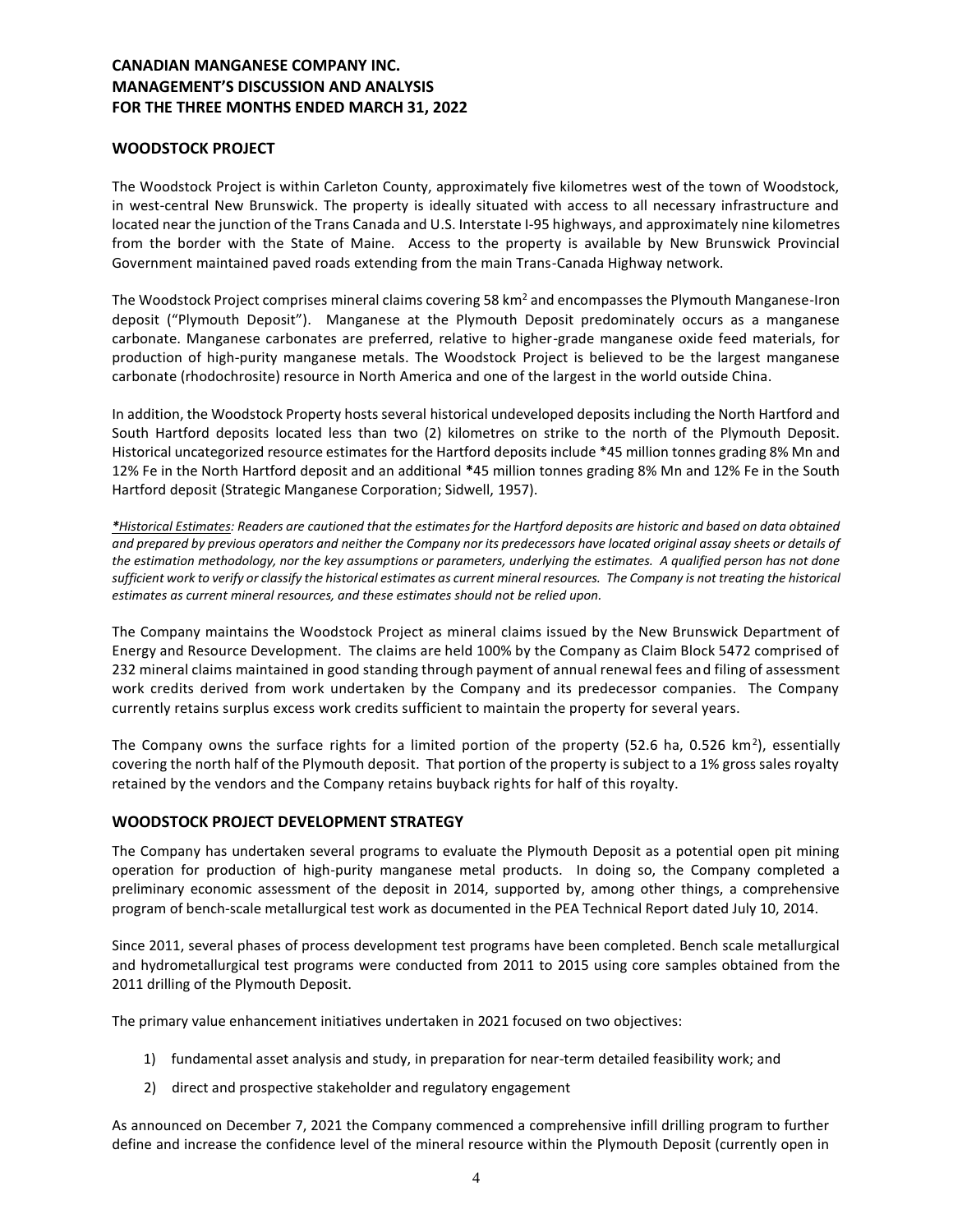several directions). In February 2022, based on positive observations this program was expanded to include additional holes at the Plymouth Deposit. As well, an initial exploration program specifically to test the historical geological assumptions made and potential regarding the adjacent North and South Hartford properties was approved and will be initiated in 2022. All drilling activities at the Plymouth Deposit were completed in April 2022, with detailed testing and analysis work continue throughout Q2 2022.

The Company is encouraged by what was encountered during the infill drill and resource expansion program and demonstrated by the initial results described further above under the heading "PRELIMINARY RESULTS OF EXPANDED INFILL DRILL PROGRAM". The deposit has shown to be consistent with the previously modelled geology and the Company is awaiting receipt of additional assay results, especially given the resource expansion potential defined by holes drilled late in the recent program. The Company anticipates incorporating the results into an updated mineral resource estimate this summer.

As part of this groundwork undertaking, the Company has been in active communication with both local and provincial stakeholders. The focus on proactive and inclusive engagement has provided management with active and direct communication, which has demonstrated efficiencies to the current work program and opportunities for further near-term collaboration initiatives.

In addition to the completion of final analysis of the drilling program, the following initiatives will proceed in 2022:

- Metallurgical consultant engagement and initial processing method analysis
- Updated 43-101 resource report
- Environmental consultant engagement and initiation of baseline study work
- Engagement of specialty consultant to undertake feasibility study
- Additional exploration activities outside of the Plymouth Deposit

#### **QUALIFIED PERSONS**

Paul Moore, P.Geo., is the Company's designated non-Independent Qualified Person and has reviewed and approved the technical and scientific contents relating to the Woodstock Property in this MD&A.

#### *Spark Minerals Inc. / Mongoose Mining Ltd.*

Through the acquisition of Maximos on April 30, 2021, the Company acquired an indirect 53.1% investment in Spark, a private company focused on the advanced exploration of previously identified IOCG (iron-oxide-coppergold) mineralized breccias, located in Nova Scotia.

Previous work carried out in 2007 by Minotaur Exploration ("Minotaur") confirmed the IOCG potential, and with its partner Dundee Precious Metals, spent approximately \$6 million developing a geophysical database identifying and developing numerous high priority target areas. Minotaur spent an additional \$2 million drilling 3 holes regarded as technical successes but discontinued the program due to the impacts of the 2008 financial crisis. Recent drill programs have also identified the existence of Cobalt (~480-776ppm).

On March 17, 2021, prior to being indirectly acquired by the Company, Spark entered into a share exchange agreement with Mongoose Mining Ltd. ("Mongoose") which set out the intent of the parties for Spark to complete a reverse takeover ("RTO") of Mongoose.

Upon completion of the RTO on November 10, 2021, the Company's 53.1% indirect equity interest in Spark was exchanged for 13,006,993 common shares of Mongoose, representing a 40.7% indirect equity interest in Mongoose, which owns 100% of Spark. Effective February 9, 2022, Mongoose issued 200,000 common shares as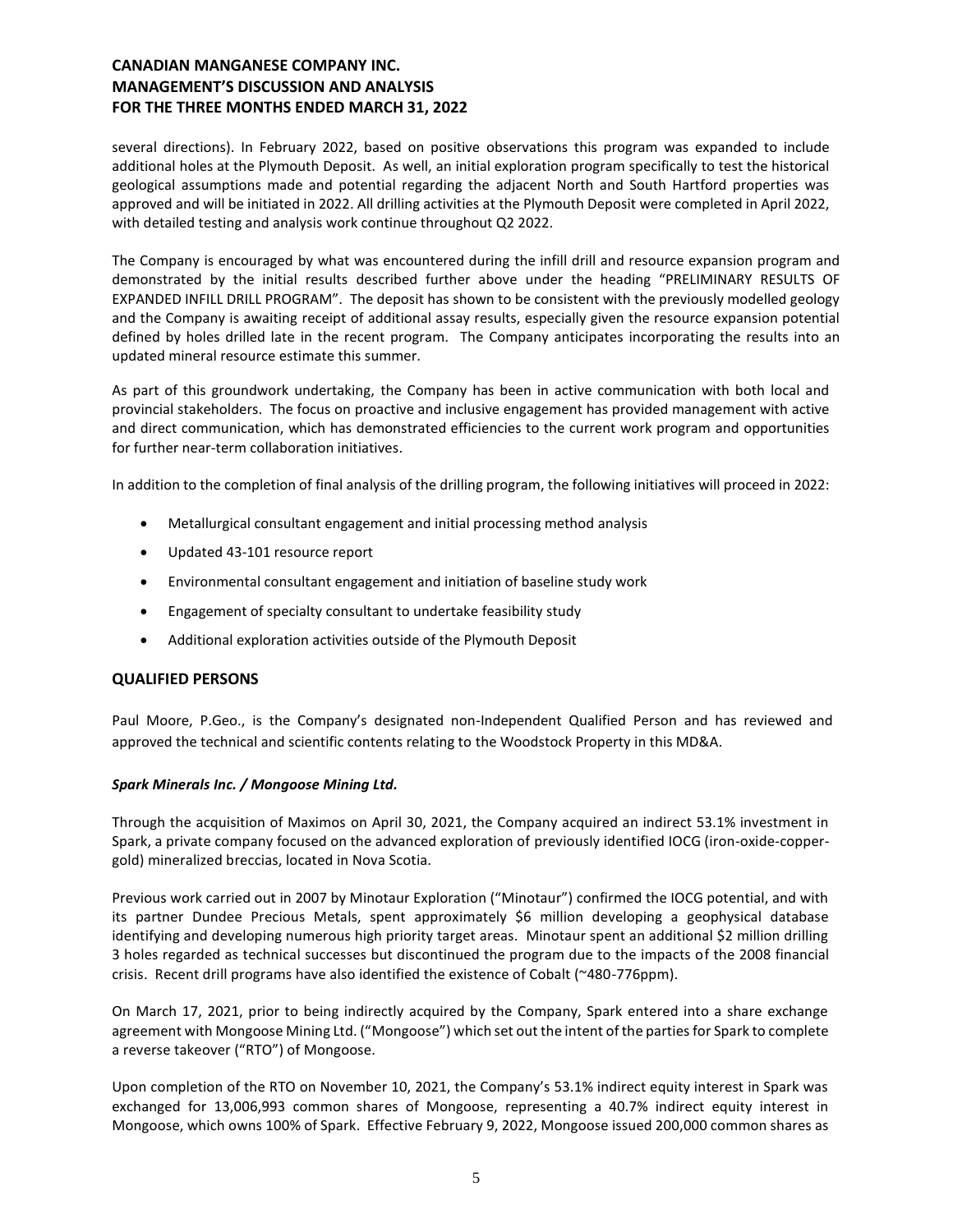consideration in a property acquisition, diluting the Company's equity interest in Mongoose to 40.5%. Mongoose is listed on the Canadian Securities Exchange under the trading symbol MNG.

Notwithstanding the Company holds less than a majority interest in Mongoose, the Company has determined that it controls Mongoose, due to its dominant equity interest and level of Board representation relative to any other shareholders or group of shareholders.

Accordingly, the consolidated financial statements of the Company for the three months ended March 31, 2022 consolidate the accounts of Maximos and Spark commencing April 30, 2021, and the accounts of Mongoose (including Spark) commencing November 10, 2021.

|                            | Woodstock |                | Mongoose      |             |  |
|----------------------------|-----------|----------------|---------------|-------------|--|
|                            | manganese | Maximos nickel | Cobequid IOCG |             |  |
|                            | property  | property       | property      | Total<br>\$ |  |
|                            | \$        | \$             | \$            |             |  |
| Balance, December 31, 2020 | 4,662,321 |                |               | 4,662,321   |  |
| Additions:                 |           |                |               |             |  |
| Project management         | 1,350     |                |               | 1,350       |  |
|                            | 1,350     |                |               | 1,350       |  |
| Balance, March 31, 2021    | 4,663,671 |                |               | 4,663,671   |  |
| Additions:                 |           |                |               |             |  |
| Property acquisitions      |           | 1              | 5,952,768     | 5,952,769   |  |
| Drilling                   | 192,235   |                | 120,910       | 313,144     |  |
| Geological                 | 137,315   |                | 78,989        | 216,304     |  |
| Technical consulting       | 10,800    |                |               | 10,800      |  |
| Consultations              | 77,550    |                |               | 77,550      |  |
| Economic studies           | 133,926   |                |               | 133,926     |  |
| Supplies                   | 13,280    |                | 1,245         | 14,526      |  |
| Claims registration        | 6,160     |                |               | 6,160       |  |
| Project management         | 2,003     |                |               | 2,003       |  |
|                            | 573,269   | $\mathbf{1}$   | 6,153,912     | 6,727,182   |  |
| Balance, December 31, 2021 | 5,236,940 | $\mathbf{1}$   | 6,153,912     | 11,390,853  |  |
| Additions:                 |           |                |               |             |  |
| Drilling                   |           |                | 40,000        | 40,000      |  |
| Drilling                   | 547,234   |                |               | 547,234     |  |
| Geological                 | 289,469   |                | 50,055        | 339,525     |  |
| Technical consulting       | 38,550    |                |               | 38,550      |  |
| Consultations              | 30,000    |                |               | 30,000      |  |
| Supplies                   |           |                | 90            | 90          |  |
| Claims registration        | 180       |                | 2,170         | 2,350       |  |
| Project management         | 5,196     |                |               | 5,196       |  |
|                            | 910,629   | $\overline{a}$ | 92,315        | 1,002,944   |  |
| Balance, March 31, 2022    | 6,147,569 | $\mathbf{1}$   | 6,246,227     | 12,393,797  |  |

## **EXPLORATION AND EVALUATION ASSETS**

The Company holds a 100% interest in the Woodstock Property located northwest of the town of Woodstock, in west-central New Brunswick. A portion of the property is subject to a 1% gross sales royalty upon commencement of commercial production, with the Company retaining certain rights to buy back one half of the royalty. Substantially all of the Company's efforts are devoted to advancing the development of the Woodstock Property.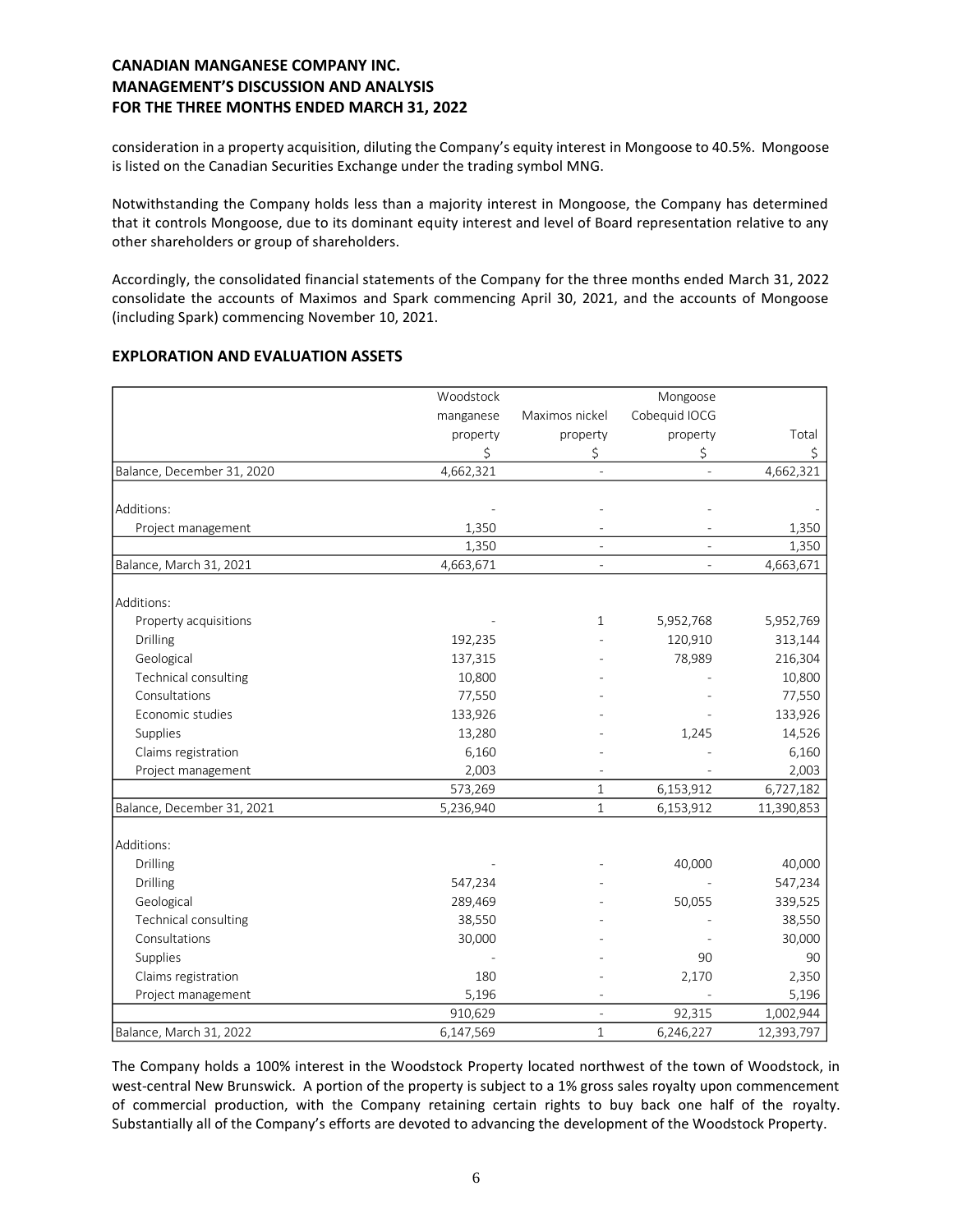In connection with the Maximos Acquisition, the Company acquired interests in certain exploration and evaluation assets held by Maximos. These acquired exploration and evaluation assets consist primarily of nickel-copper-cobalt exploration properties located in northwestern Labrador. The Maximos exploration and evaluation assets have been recorded at a nominal value as the Company has no immediate plans for the ongoing exploration and evaluation of these assets.

In connection with the Maximos Acquisition, the Company also indirectly acquired the Cobequid Highlands property held by Spark (subsequently held by Mongoose, following the Mongoose RTO), consisting of mineral exploration licences in Nova Scotia with potential for iron oxide-copper-gold ("IOCG") mineralization.

## **RESULTS OF OPERATIONS**

The Company recorded no revenue in the quarters ended March 31, 2022 and 2021.

For the three months ended March 31, 2022, the Company recorded a loss of (\$294,492) compared to a loss of (\$48,063) for the same period in 2021. The loss in the current period included non-cash share-based compensation of (\$118,436) and \$247,519 in other income from the reversal of flow-through share premium.

## **SUMMARY OF QUARTERLY RESULTS**

| Expressed in \$000's, | March 31 | Dec. 31 | Sept 30 |      | June 30   March 31 | Dec. 31 | Sept 30 | June 30 |
|-----------------------|----------|---------|---------|------|--------------------|---------|---------|---------|
| Except for per share  | 2022     | 2021    | 2021    | 2021 | 2021               | 2020    | 2020    | 2020    |
| amounts               |          |         |         |      |                    |         |         |         |

| Net (loss) income           | (295)   | (1,056) | (444)   | (12, 723) | (48)    | (98)    | (18)    |       |
|-----------------------------|---------|---------|---------|-----------|---------|---------|---------|-------|
| Net (loss) income per share |         |         |         |           |         |         |         |       |
| - basic and diluted         | (0.002) | (0.010) | (0.003) | (0.109)   | (0.001) | (0.002) | (0.000) | 0.000 |
| Total assets                | 17,125  | 17,595  | 17.141  | 17,248    | 4,702   | 4.726   | 4.746   | 4,752 |
| Working capital/            | 3,645   | 4.824   | 10.440  | 10,781    | (308)   | (258)   | (59)    | (40)  |
| (Deficiency)                |         |         |         |           |         |         |         |       |

The loss of (\$12,723,303) in the quarter ended June 30, 2021 included a loss recognized in connection with the Maximos Acquisition of (\$12,284,235) and share based compensation of (\$303,750). The loss of (\$444,341) in the quarter ended September 30, 2021 included share based compensation of (\$194,813). The loss of (\$1,056,217) in the quarter ended December 31, 2021 included share-based compensation of (\$132,994), a Mongoose RTO listing cost of (\$811,149), and \$102,916 of other income from the reversal of flow-through premium. The loss of (\$294,492) in the quarter ended March 31, 2022 included share-based compensation of (\$118,436), and \$247,519 of other income from the reversal of flow-through share premium.

## **LIQUIDITY AND CAPITAL RESOURCES**

Current assets at March 31, 2022 were \$4,730,816, compared to \$6,204,163 at December 31, 2021. Current liabilities were \$1,085,823 at March 31, 2022, including accounts payable and accrued liabilities of \$792,920 and a flow-through share premium liability of \$292,903, compared to current liabilities of \$1,380,170 at December 31, 2021.

At March 31, 2022, the Company held exploration and evaluation assets with a carrying value of \$12,393,797, including \$6,146,219 on the Woodstock Project, and Mongoose's Cobequid property in Nova Scotia with a carrying value of \$6,246,227 (before a 59.5% non-controlling interest). The balance sheet values for these assets may not represent that which could be obtained if the assets were to be offered for sale.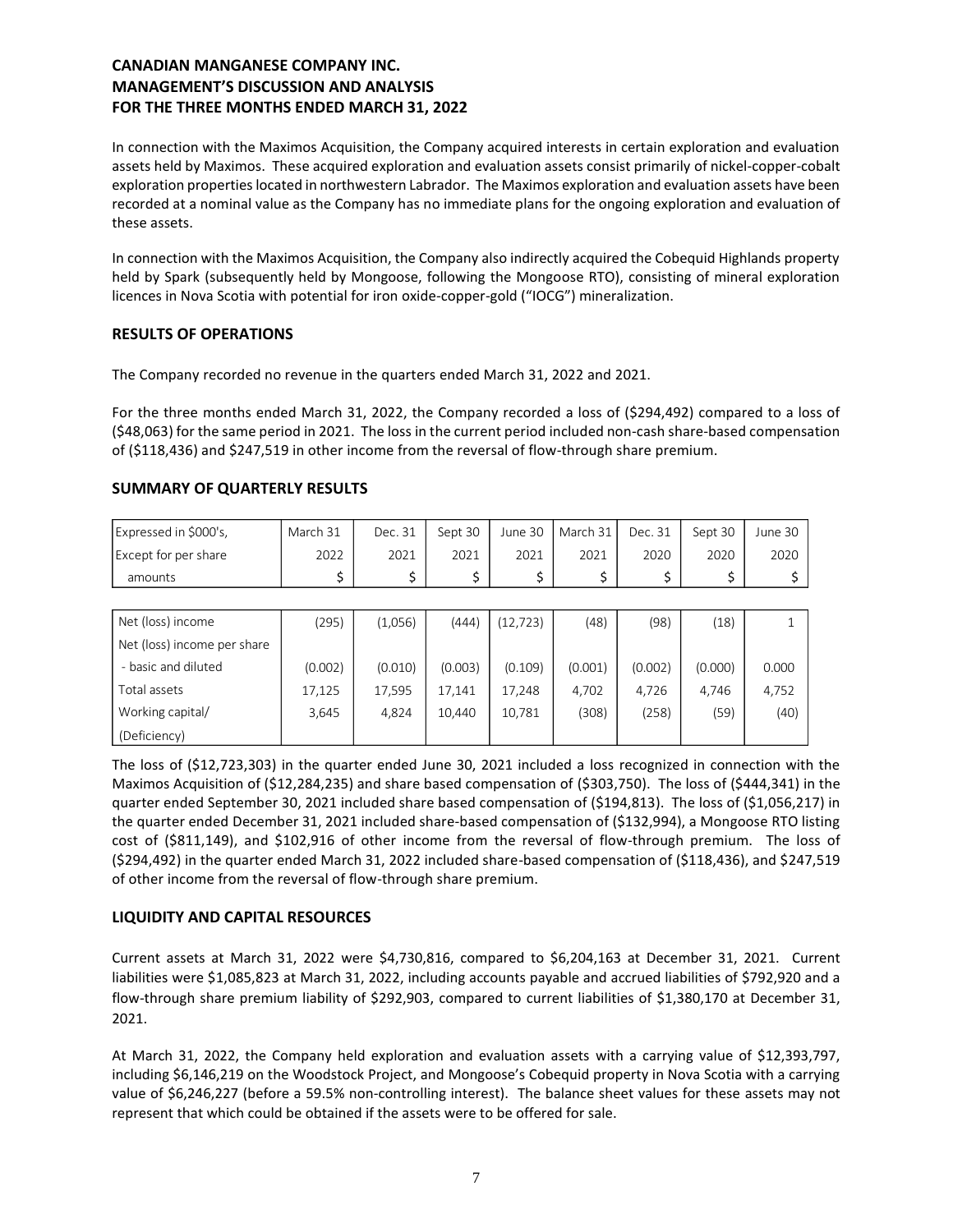## **RELATED PARTY TRANSACTIONS**

Transactions between the Company and its subsidiaries have been eliminated on consolidation and are not disclosed.

During the three months ended March 31, 2022, the Company paid or accrued \$39,500 to related parties, including a \$15,000 management fee (March 31, 2021 - \$15,000) to Energold Minerals Limited ("Energold"), a company controlled by John F. Kearney, a director; a \$12,500 management fee (March 31, 2021 - \$Nil) to 2348035 Ontario Corp., a company controlled by W. Matthew Allas, an officer; and \$12,000 in rent (March 31, 2021 - \$6,000) to Buchans Resources Limited, a company in which directors John F. Kearney and Danesh Varma serve as directors and officers.

Included in accounts payable and accrued liabilities at March 31, 2022 are \$14,125 payable to 2348035 Ontario Corp. (March 31, 2021 - \$Nil) for management services, and \$5,650 payable to Energold (March 31, 2021 - \$75,000) for administrative and management services. These amounts are unsecured, non-interest bearing and due on demand.

## **CRITICAL ACCOUNTING ESTIMATES**

The Company's financial statements are prepared in accordance with IFRS and require management to make estimates and assumptions about future events that affect the reported amounts of assets and liabilities and disclosure of contingent assets and liabilities, if any, at the date of the financial statements and the reported amounts of revenues and expenses during the reporting period. Such estimates and assumptions affect the carrying value of assets, impact decisions as to when exploration and development costs should be capitalized or expensed and affect estimates for asset retirement obligations and reclamation costs. Other significant estimates made by the Company include factors affecting valuation of tax accounts. The Company regularly reviews its estimates and assumptions, however actual results could differ from these estimates and these differences could be material.

## **PRINCIPAL RISKS AND UNCERTAINTIES**

The realization of mineral exploration assets is dependent on the development of economic ore reserves and is subject to a number of significant potential risks, as summarized below and under the heading "RISK FACTORS" in the Company's annual information form for the year ended December 31, 2021.

## *Failure to Obtain Additional Financing*

Other than the Financing, which closed in two tranches effective April 29, 2021 and June 21, 2021, there can be no assurance that the Company will be successful in obtaining any additional required funding necessary to conduct additional exploration or evaluation, if warranted, on the Company's current exploration properties, or any properties that may be acquired, or to develop mineral resources on such properties, if commercially mineable quantities of such resources are located thereon. Failure to obtain additional financing on a timely basis could cause the Company to forfeit its interest in such properties. If additional financing is raised through the issuance of equity or convertible debt securities of the Company, the interests of shareholders in the net assets of the Company may be diluted.

#### *Covid-19 Pandemic*

The Company cannot accurately predict the impact the Covid-19 pandemic may have on its operations, including uncertainties relating to the duration of the pandemic, the duration of any travel restrictions imposed by governmental authorities, and the impact on schedules and timelines for planned operations or exploration programs. In addition, this widespread health crisis and related business disruption may adversely affect the Company's ability to finance its planned operations.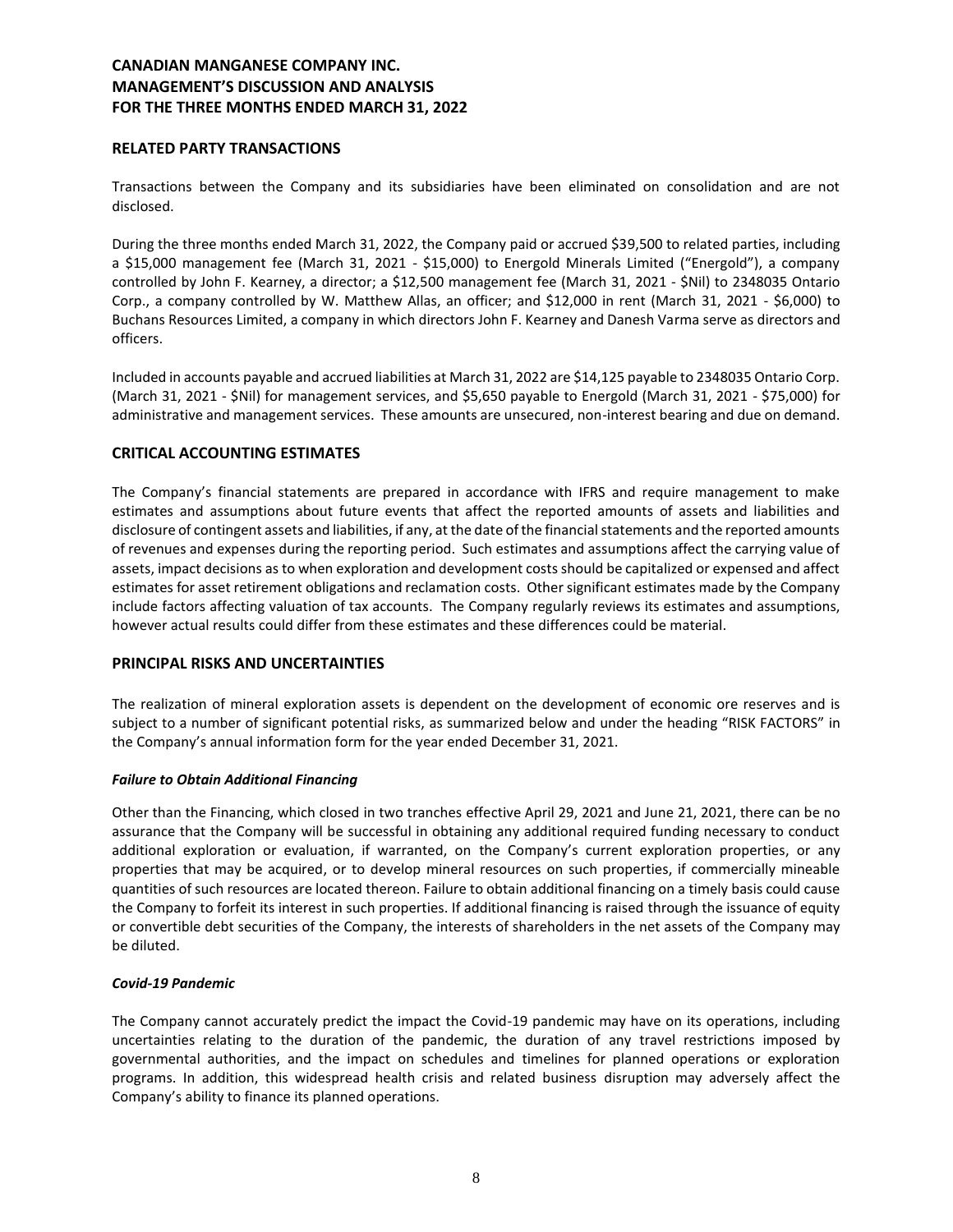#### *Exploration, Development and Operating Risk*

Resource exploration and development is a speculative business, characterized by a number of significant risks including, among other things, unprofitable efforts resulting not only from the failure to discover mineral deposits but also from finding mineral deposits that, though present, are insufficient in quantity and quality to return a profit from production. The marketability of minerals acquired or discovered by the Company may be affected by numerous factors that are beyond the control of the Company and that cannot be accurately predicted, such as market fluctuations, the proximity and capacity of milling facilities, mineral markets and processing equipment, and such other factors as government regulations, including regulations relating to royalties, allowable production, importing and exporting minerals and environmental protection, the combination of which factors may result in the Company not receiving an adequate return of investment capital. Many of the properties in which the Company holds an interest are in the exploration stage only and are without a known body of commercial ore. Development of the subject mineral properties would follow only if favourable exploration results were obtained, and a positive feasibility study is completed.

The business of exploration for minerals and mining involves a high degree of risk. Few properties that are explored are ultimately developed into producing mines. There is no assurance that the Company's mineral exploration and development activities will result in any discoveries of commercial bodies of ore. The long-term profitability of the Company's operations will in part be directly related to the costs and success of its exploration and development programs, which may be affected by a number of factors.

Substantial expenditures are required to establish reserves through drilling and to develop the mining and processing facilities and infrastructure at any site chosen for mining. Although substantial benefits may be derived from the discovery of a major mineralized deposit, no assurance can be given that minerals will be discovered in sufficient quantities to justify commercial operations or that funds required for development can be obtained on a timely basis and at an acceptable cost.

In addition to the above, there can be no assurance that current exploration programs will result in profitable mining operations. The recoverability of the carrying value of interests in mineral properties and the Company's continued existence is dependent upon the preservation of its interests in the underlying properties, the discovery of economically recoverable reserves, the achievement of profitable operations, or the ability of the Company to raise additional financing, if necessary, or alternatively upon the Company's ability to dispose of its interests on an advantageous basis. Changes in future conditions could require material write- downs of the carrying values.

## *No Assurance of Production*

The Company has limited experience in placing resource properties into production, and its ability to do so will be dependent upon using the services of appropriately experienced personnel, consultants or contractors, or entering into agreements with other major resource companies that can provide such expertise. There can be no assurance that the Company will have available to it the necessary expertise when and if the Company places its resource properties into production and whether it will produce revenue, operate profitably or provide a return on investment in the future.

#### *Fluctuating Mineral Prices*

Metal prices are subject to significant fluctuations and are affected by a number of factors which are beyond the control of the Company. The principal factors include: diminished demand, which may arise if economic growth in China, North America, and/or Europe is not sustained, or if the expected growth in electric battery demand does not occur; increases in supply resulting from the discovery and the development of new sources of metals; and supply interruptions, due to changes in government policies, war, or international trade disputes or embargos. The effect of these factors on the future price of manganese and its effect on the Company's operations cannot be predicted.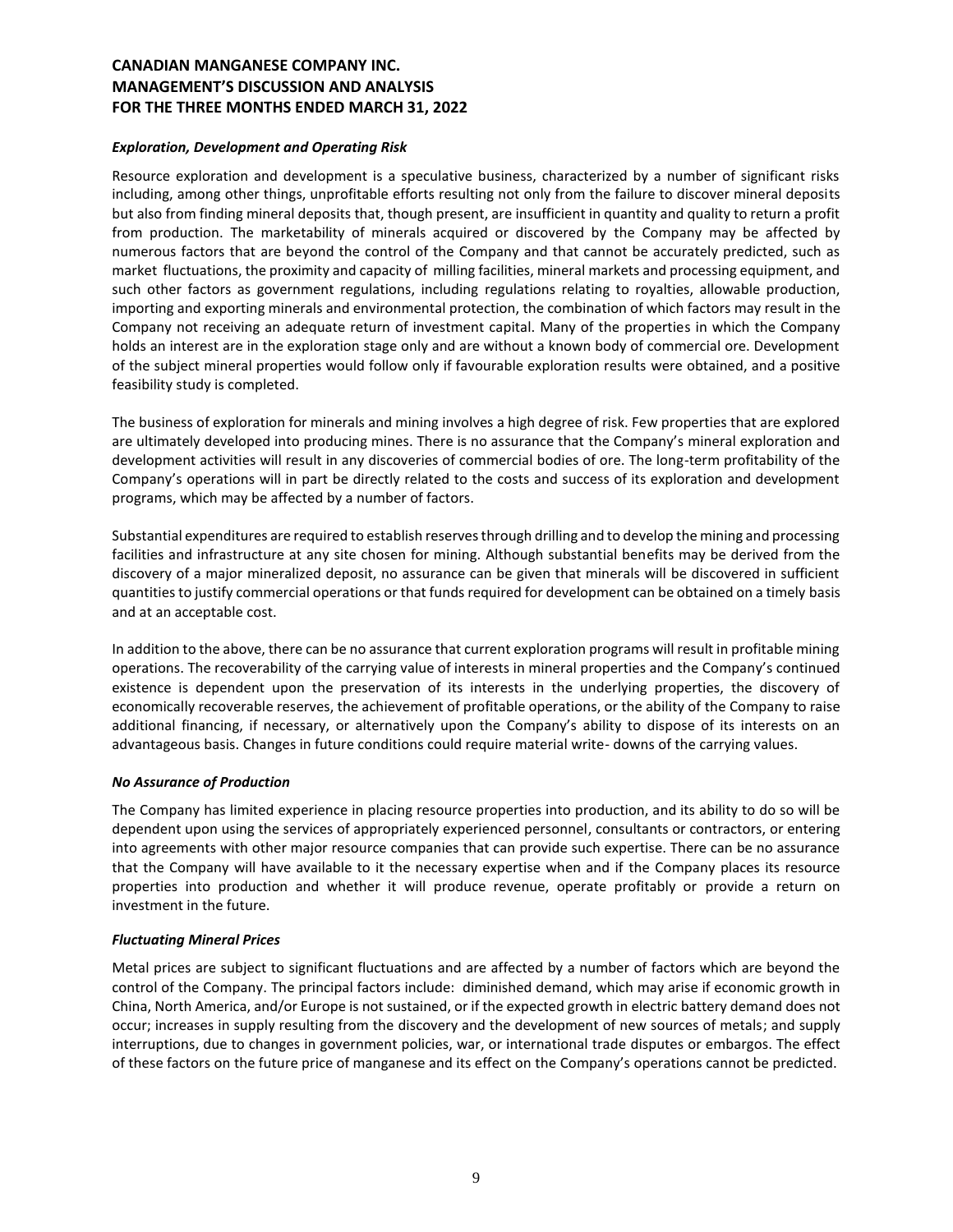#### *Factors beyond the Company's Control*

The exploration and development of mineral properties and the marketability of any minerals contained in such properties will be affected by numerous factors beyond the control of the Company. These factors include government regulation, high levels of volatility in market prices, availability of markets, availability of adequate transportation and refining facilities and the imposition of new or amendments to existing taxes and royalties. The effect of these factors cannot be accurately predicted.

#### *Environmental Risks and Hazards*

The Company's operations are subject to environmental regulations in the jurisdiction in which it operates. Environmental legislation provides for restrictions and prohibitions on spills, releases or emissions of various substances produced in association with certain mining industry operations, such as seepage from tailings disposal areas, which would result in environmental pollution. A breach of such legislation may result in the imposition of fines and penalties. In addition, certain types of operations require the submission and approval of environmental impact assessments. Environmental legislation is evolving in a manner that means standards are stricter, and enforcement, fines and penalties for non-compliance are more stringent. Environmental assessments of proposed projects carry a heightened degree of responsibility for companies and directors, officers and employees. The cost of compliance with changes in governmental regulations has a potential to reduce the profitability of operations.

#### **FINANCIAL RISK MANAGEMENT**

#### *Fair value*

The carrying amounts for cash and cash equivalents, marketable securities amounts receivable and accounts payable and accrued liabilities on the carve-out consolidated statements of financial position approximate fair value because of the limited term of these instruments.

#### *Liquidity risk*

The Company's liquidity exposure is confined to meeting obligations under short term trade creditor arrangements. This exposure is financed from a combination of cash, additional issues of ordinary equity shares and other financing arrangements.

Further details of the Company's financial risk management policies are set out in Note 18 of the condensed interim consolidated financial statements for the three months ended March 31, 2022.

## **OFF-BALANCE SHEET ARRANGEMENTS**

The Company has no off-balance sheet arrangements.

#### **FINANCIAL INSTRUMENTS**

The Company has no interest-bearing debt. The Company's current policy is to invest excess cash in investmentgrade short-term deposit certificates issued by major banks. The Company periodically monitors the investments it makes and is satisfied with the credit ratings of its banks.

The Company has designated its cash as held-for-trading, which is measured at fair value. Fair value estimates of financial assets and liabilities are made at the balance sheet date, based on relevant market information and information about the financial instrument. These estimates involve uncertainties and are subjective in nature. Other financial instruments included in current assets are classified as loans and receivables, which are measured at amortized costs. Accounts payable and accrued liabilities are classified as other financial liabilities, which are measured at amortized cost. As at March 31, 2022, the carrying and fair value amounts of the Company's financial instruments were the same.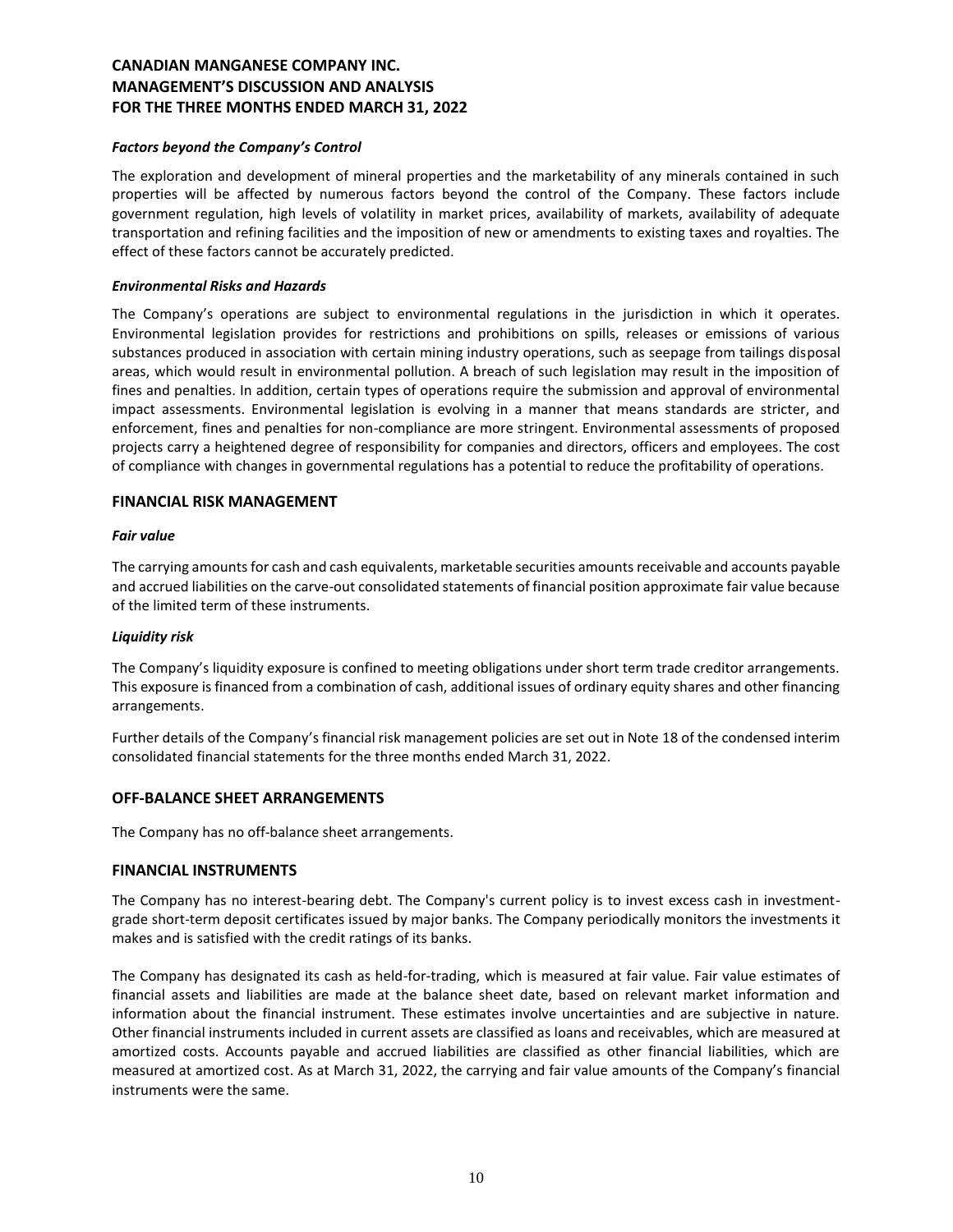## **OUTSTANDING SHARE CAPITAL**

The Company has an authorized capital consisting of an unlimited number of common shares. At March 31, 2022, a total of 144,714,580 common shares of the Company were issued and outstanding. As at the date of this MD&A, there were 144,909,580 common shares of the Company issued and outstanding.

At March 31, 2022 and the date of this MD&A, there were 4,778,336 share purchase warrants outstanding. Of these, 4,445,003 warrants are exercisable at \$0.18 per share until March 17, 2024 and 333,333 warrants are exercisable at \$0.27 per share until April 29, 2024.

At March 31, 2022 and the date of this MD&A, there were 7,928,440 stock options outstanding pursuant to the Company's Stock Option Plan. Of these, 5,278,440 options are exercisable at \$0.18 per share until June 30, 2025 and 2,650,000 options are exercisable at \$0.25 per share until June 30, 2026.

At March 31, 2022, there were 1,940,000 restricted share units outstanding pursuant to the Company's RSU Plan, all of which expire on December 31, 2024. As at the date of this MD&A, there were 1,745,000 restricted share units outstanding.

## **DISCLOSURE CONTROLS AND PROCEDURES**

The Company's disclosure controls and procedures are designed to provide reasonable assurance that information is accumulated and communicated to the Company's management, including the Chief Executive Officer and Chief Financial Officer, as appropriate, to allow timely decisions regarding required disclosure. As at March 31, 2022, the Company's management, with the participation of the Chief Executive Officer and Chief Financial Officer, evaluated the effectiveness of its disclosure controls and procedures, as defined under the Canadian securities regulatory authorities, and have concluded that the Company's disclosure controls and procedures are effective.

## **INTERNAL CONTROL OVER FINANCIAL REPORTING**

Management of the Company is responsible for establishing and maintaining adequate internal control over financial reporting. These controls include policies and procedures that:

- pertain to the maintenance of records that, in reasonable detail, accurately and fairly reflect the transactions and dispositions of the assets of the Company;
- provide reasonable assurance that transactions are recorded as necessary to permit preparation of financial statements in accordance with International Financial Reporting Standards as issued by the International Accounting Standards Board, and that receipts and expenditures are being made only in accordance with authorizations of management and directors of the Company; and
- provide reasonable assurance regarding prevention or timely detection of unauthorized acquisition, use or disposition of the Company's assets that could have a material effect on the financial statements.

All control systems contain inherent limitations, no matter how well designed. As a result, the Company's management acknowledges that its internal control over financial reporting will not prevent or detect all misstatements due to error or fraud. In addition, management's evaluation of controls can provide only reasonable, not absolute, assurance that all control issues that may result in material misstatements, if any, have been detected. Management assessed the effectiveness of internal control over financial reporting, using the Internal Control-Integrated Framework 2013 issued by the Committee of Sponsoring Organizations of the Treadway Commission (COSO), and based on that assessment concluded that internal control over financial reporting was effective as at March 31, 2022.